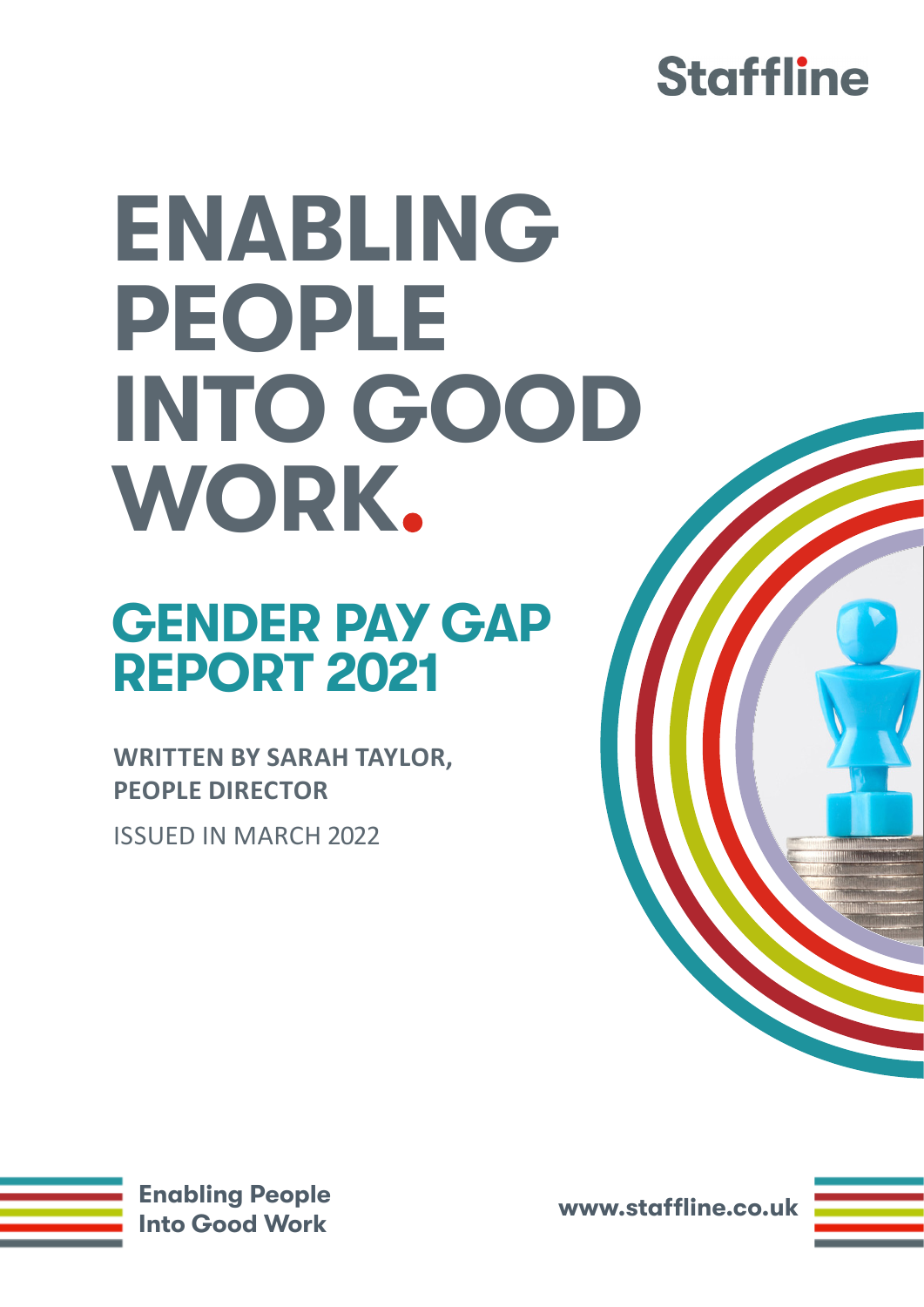# **BACKGROUND**

#### **At Staffline we want to ensure everyone is rewarded fairly for their work and enjoys the same access to all opportunities.**

Ensuring we encourage career progression for all colleagues in our business, regardless of gender, has always been, and remains at the heart of our leadership team's agenda. All our employees are important to us and we remain committed to attracting and retaining the very best talent to the business and ensuring that gender is never a factor in decisions. **22.0 2.0 BACKGROUND**<br>
At Staffilne we want to ensure everyone is<br>
rewarded failing for their work and enjoys the<br>
same access to call opportunities.<br>
Ensure access to call opportunities.<br>
Ensure access to call opportuniti

Being a truly diverse and inclusive company is not only the right thing to do, it is crucial to helping us grow, attract talent and engage with our customers. We believe that having an inclusive workforce, which represents society, is crucial to our long-term success.

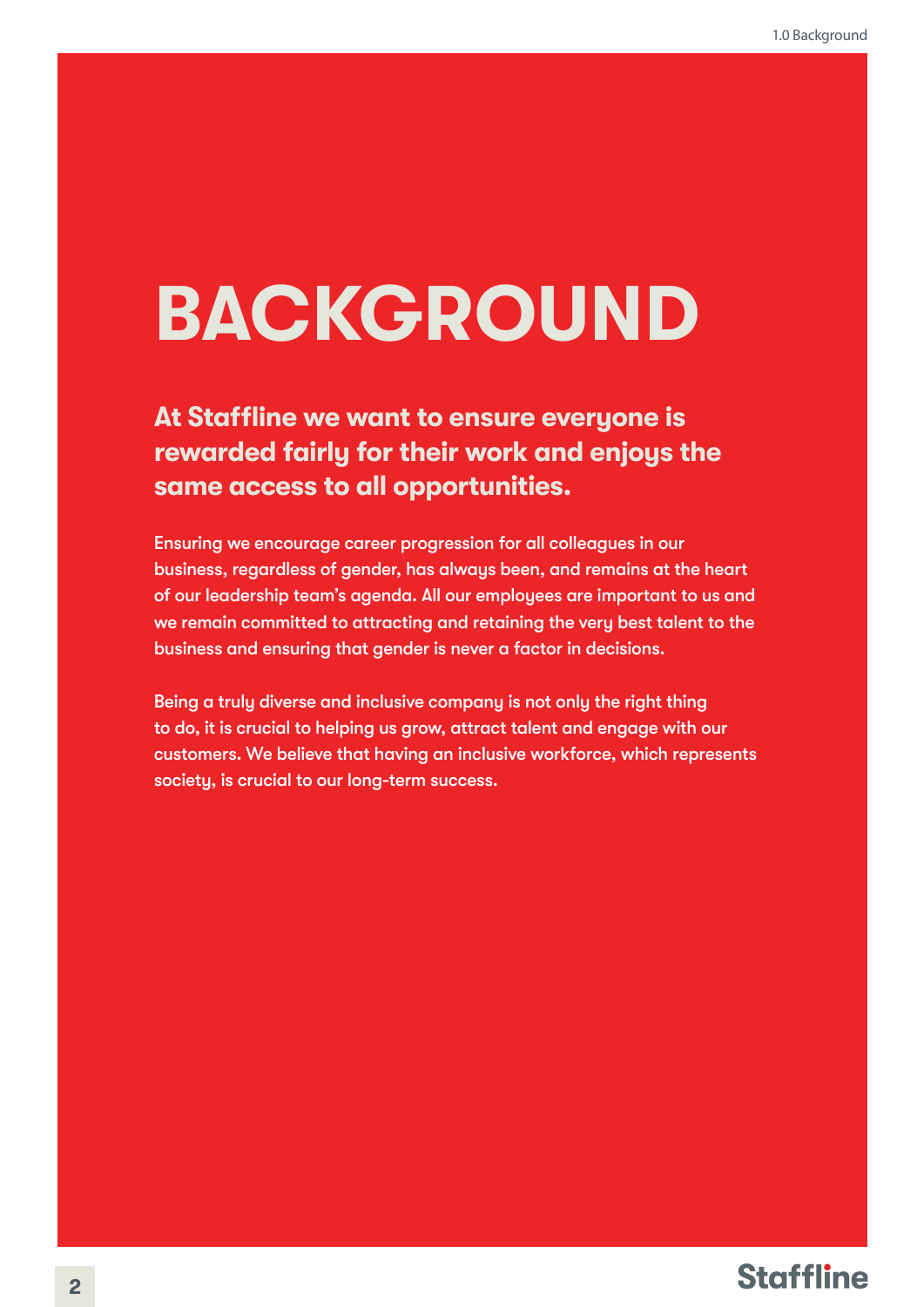## **WHAT IS THE GENDER PAY GAP?**

**The gender pay gap measures the difference between men and women's average earnings per hour and is expressed as a percentage of men's pay. Our mean Gender Pay Gap is 10%.** 

This is not the same as an "equal pay gap" which measures the pay for males and females doing the same work.

At Staffline we are confident that men and women are paid equally for doing equivalent jobs across our business. The causes of a gender pay gap can be a complex and shifting mix of factors including work, society and family, but by monitoring the pay gap between men and women we can better understand the gap and so target action to reduce it.

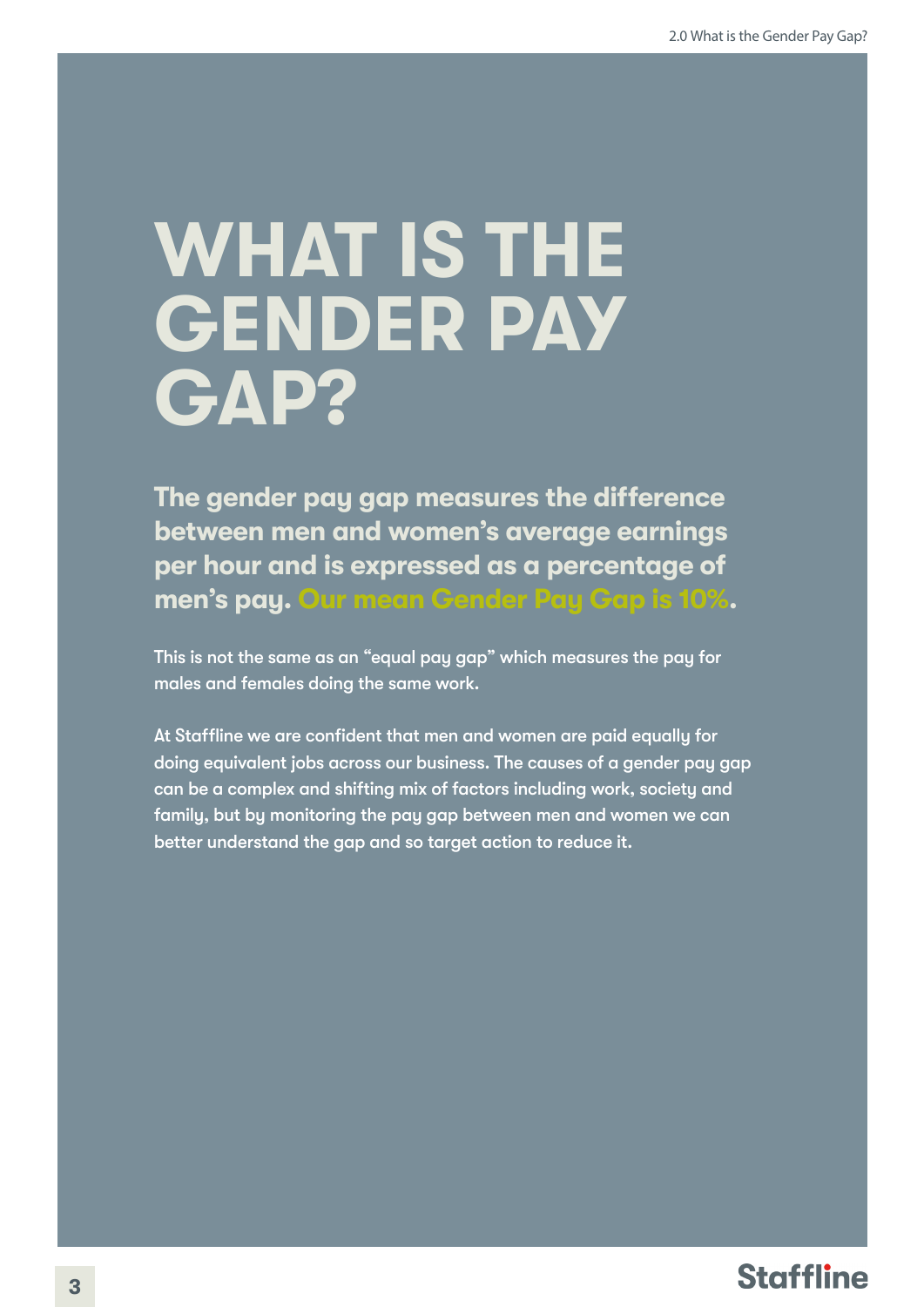### **OUR FINDINGS**

**On 5th April 2021, in total Staffline Recruitment employed c720 monthly paid permanent employees and c31,000 weekly paid temporary contractors. Overall, our mean Gender Pay Gap is 10%. Last year we reported a gap of 6.3%.**

These results are affected by nearly 98% of employees being temporary workers. On their own, the temporary workers mean Gender Pay Gap is also 10% and none receive any bonus. This has also increased from 6.8% last year. All are paid the same hourly rate for the same work, irrespective of gender. However, the gap is explained by those workers involved in the higher paid Driving sector being predominantly male.

In the opinion of the Directors, it is more meaningful to report data for the permanent employees only. For this group of employees, the mean Gender Pay Gap is 20.5%, which is slightly less than the 18% reported last year and better than the previous two years.

#### **Staffline**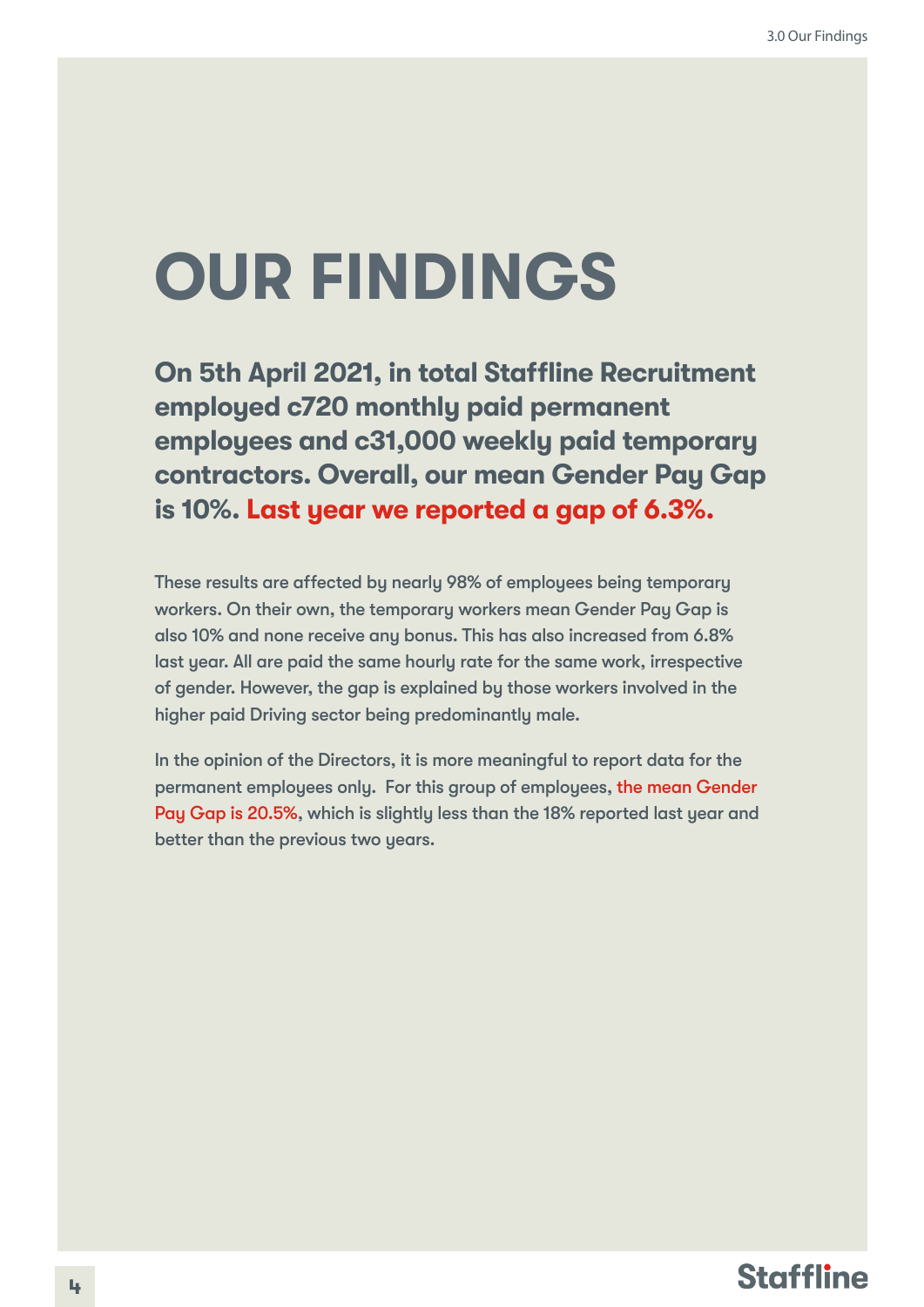#### **POPULATION BY PAY QUARTILES - GENDER DISTRIBUTION, PERMANENT EMPLOYEES ONLY**

**These quartiles represent the pay rates from the lowest to the highest for our employees split into four equal sized groups, with percentage of men and women in each quartile. In total, 56% of our** 

**permanent employees are female.**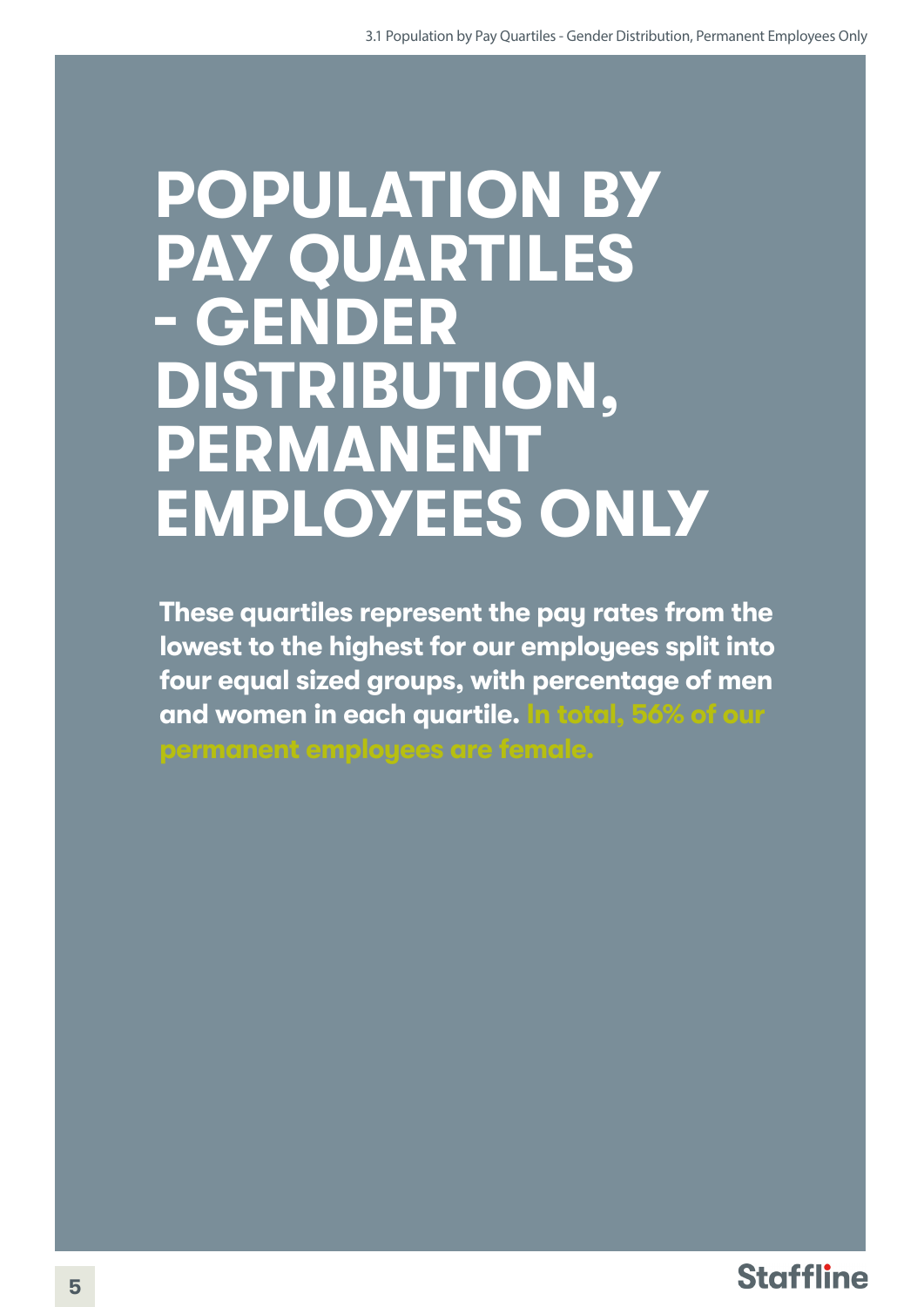### **RATE OF PAY PER HOUR - PERMANENT EMPLOYEES ONLY**

We recognise that our Gender Pay Gap, in line with many other UK companies, is largely attributable to the fact that more male colleagues are working in our senior roles.

This is shown in the chart below which ranks all our colleagues pay from lowest to highest and then divides it into four equal groups with the first group being the lowest paid. This analysis shows that as pay increases the proportion of male colleagues also increases.



#### **Staffline**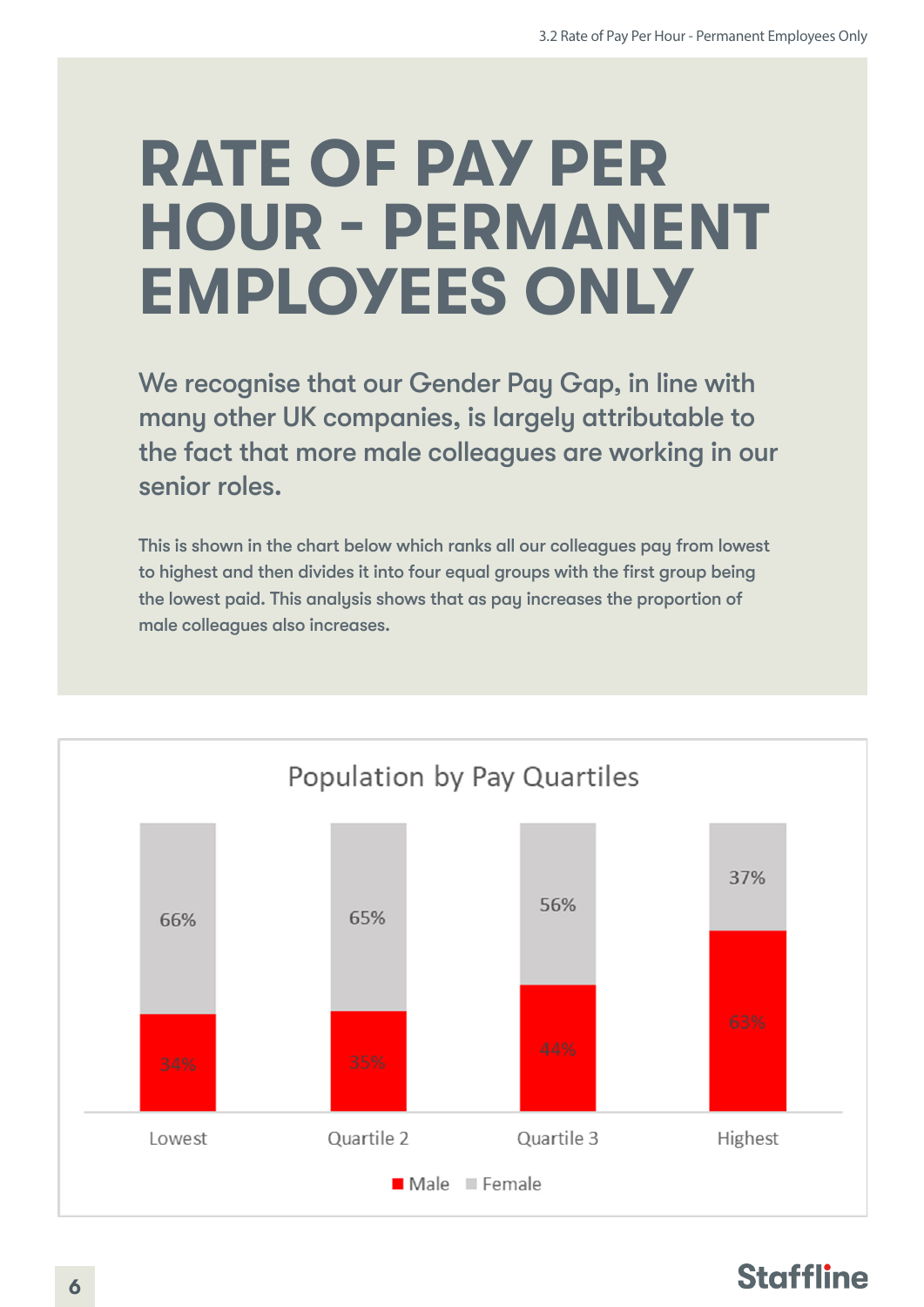#### **BONUS PAY - PERMANENT EMPLOYEES ONLY**

Every colleague has a part to play in contributing to Staffline's success and we believe it is important that everyone is rewarded fairly for the performance of our business.

Overall the % of males and females that received a bonus was 82% and spectivel<mark>y, and our</mark> mean gender bonus pay gap is 52%, which reflects the fact that there are currently a higher proportion of male colleagues in senior roles in Staffline. Last year the gap was 65%.

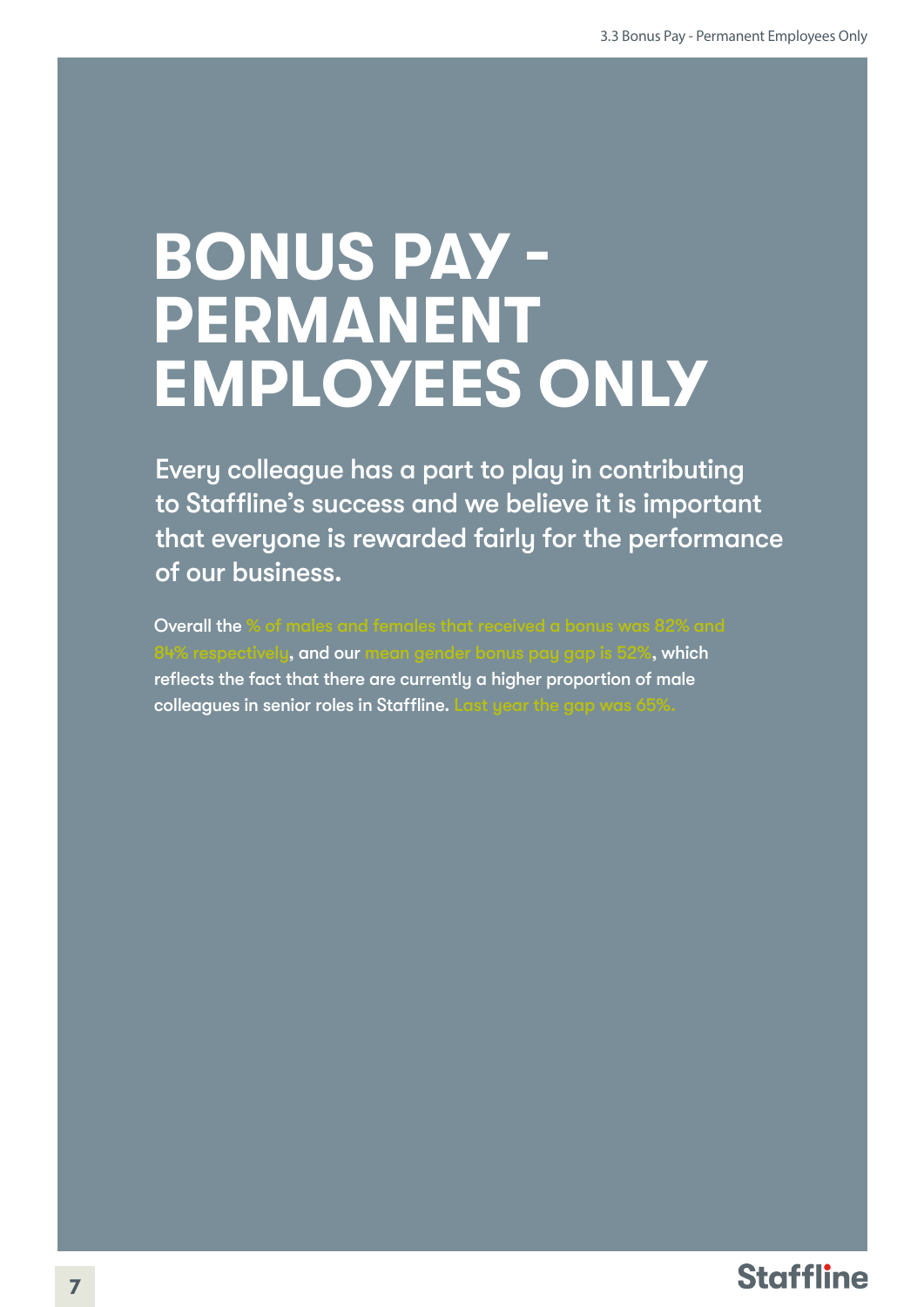### **BRIDGING THE GAP**

**This information in our report supports us in proactively managing our female talent pipeline. Staffline has always been a place for people to get on in their career, regardless of their gender, background or education.** 

Career advancement is open to all colleagues. However, there is still more we can do to help reduce the gender pay gap across our business.

During the past couple of years, we launched several development programmes across the organisation, which have attracted some of our female managers to take part. In particular, we have created a Career Development Framework for all employees across the organisation which will give all our people the opportunity to develop their career as well as launching an Executive Coaching Programme for all of our senior leaders.

Our female leaders were invited to take part in a Remarkable Women Leadership programme in early 2021 which is for women across a range of businesses at different stages in their career. Following positive feedback, in November 2021 we extended the participation in this programme to a further 22 across all levels in the business to provide more of our women a development and networking opportunity. In addition, we recently launched our new "talent track", providing the opportunity to regularly review all talent that we have in the organisation including the creation of personalised development plans to enable career progression. We are confident that these initiatives will continue to support the career development of our female workforce.

In March 2021 we celebrated International Women's Day with a virtual conference that was accessible to all our female employees, with external speakers and interviews with our female leaders. This year's theme is #BreakTheBias and we plan to celebrate our women's achievements in the workplace.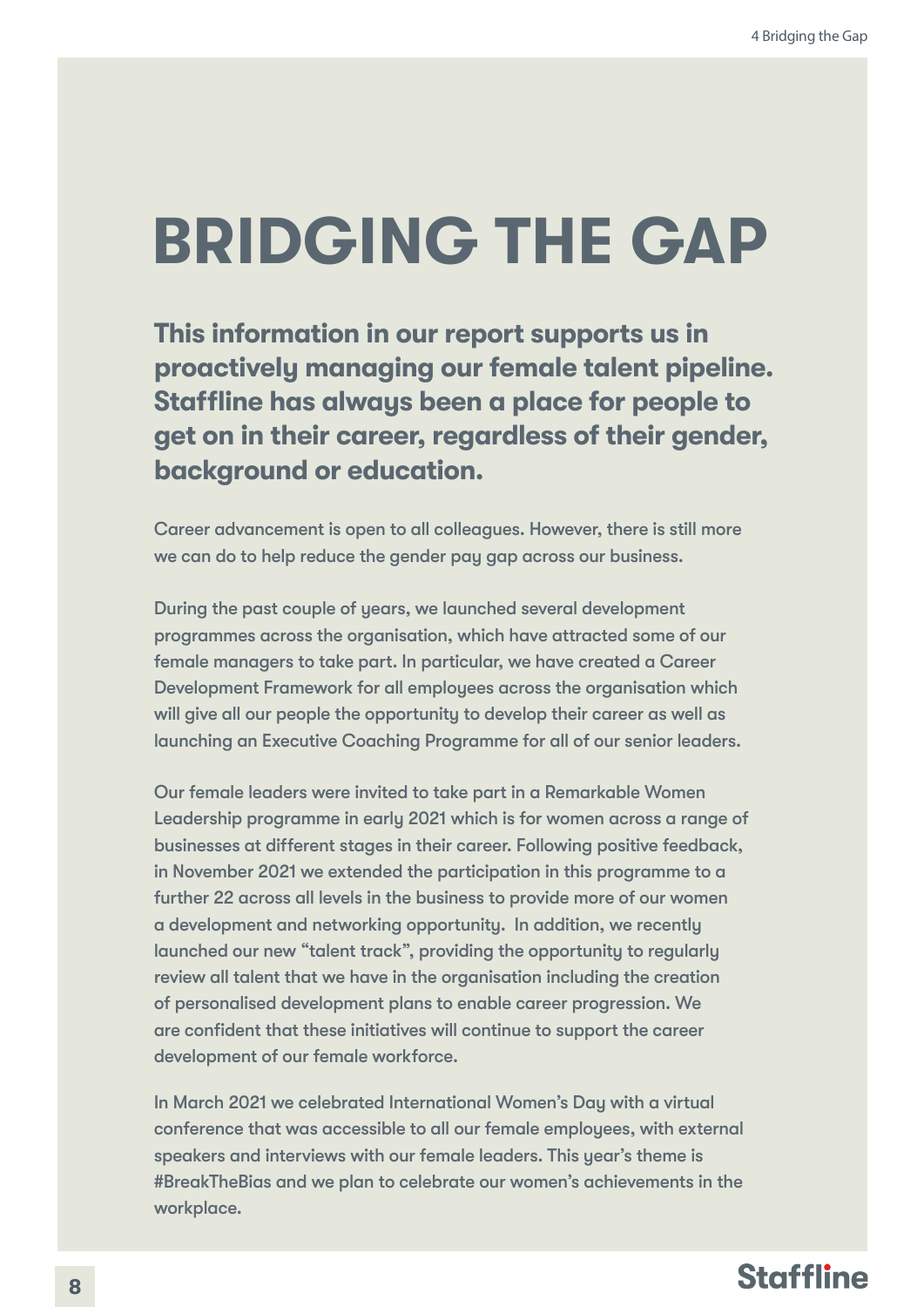### **BRIDGING THE GAP (CONT.)**

**Last year we launched our Diversity and Inclusion Charter, with commitments that will move Staffline to become a more equitable organisation.**

The first of these, specifically focussed on gender as below:

**Our Aim: 'To achieve a 50:50 gender balance in all Levels of our business by 2025' through our 3 core commitments:** 

**1. To ensure that any job shortlist for a Staffline vacancy has a fair gender balance, is diverse and, where possible, assessed by at least one female and one male manager.** 

**2. To continue to address our attraction strategies and build the learning and development tools specific to our remarkable Staffline women to support their progress.** 

**3. To continue the educational journey of gender diversity for EVERYONE in our business**

The proportion of females in our senior leadership team has reduced from 38% to 25% over the year since the last report. The new females in the leadership team are primarily because of promotions but there has also been attrition. We remain committed to attracting the best talent, irrespective of gender, race, faith, background, disability or sexuality and are pleased to have appointed two new female directors in the last year.

Staffline has been hugely disrupted by the pandemic, regulation changes and Brexit. We had an ambitious People Strategy taking us through to 2022 and in 2019 we focussed on getting the basics in place and creating a solid foundation for the future. When Covid hit us early in 2020 we veered off course temporarily whilst we focused on what we had to do but were firmly back on track by the 2nd half of the year. Improving our record in gender diversity will help us achieve our ambitions of being externally recognised as an employer of choice in the recruitment industry this year.